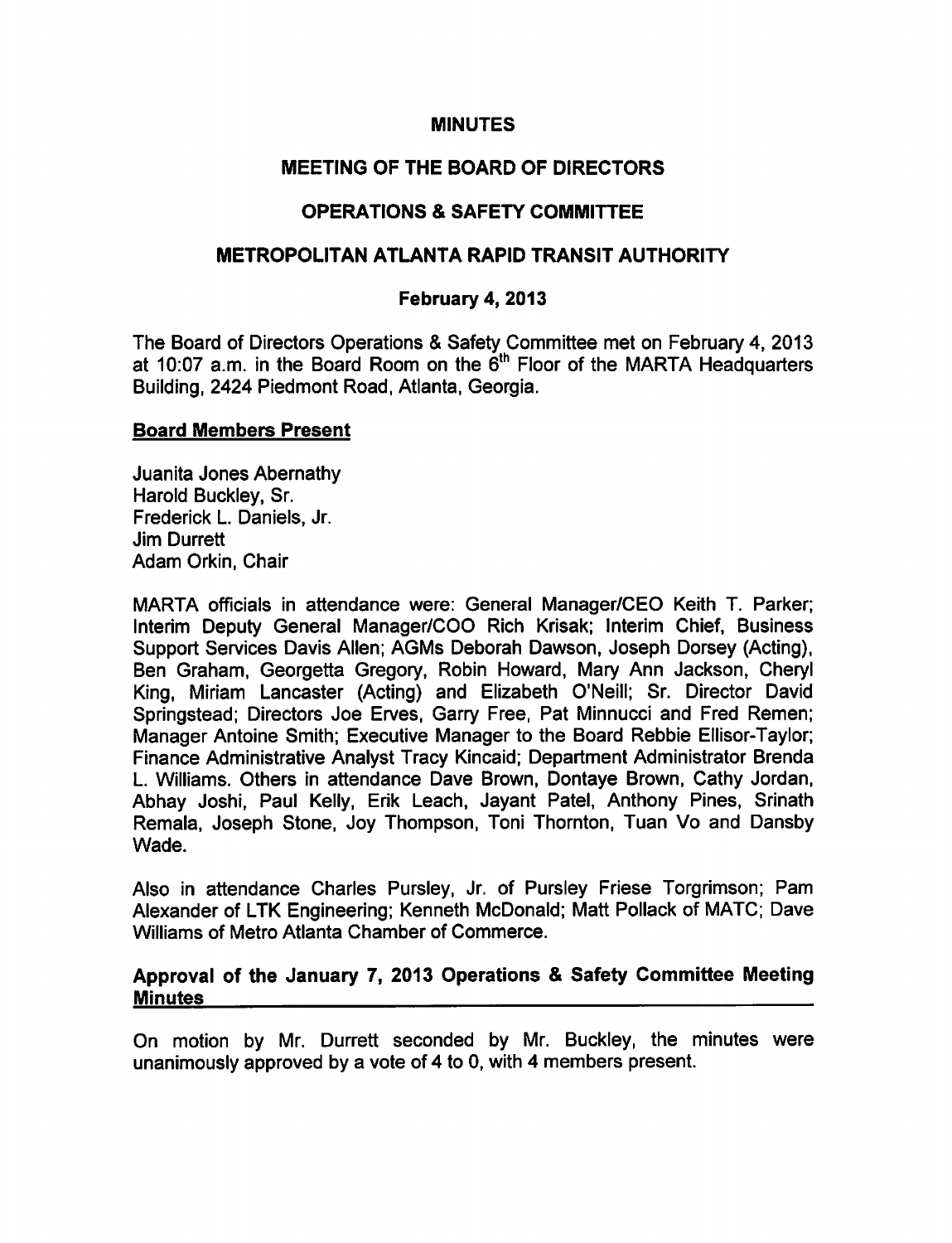## Resolution Authorizing Award of a Contract for AC Traction Motor Overhaul and Repair Services. Contract Proposal Number B26769

Mr. Erves presented this resolution for Board of Directors' approval authorizing the General Manager/CEO or his delegate to enter into a contract with Swiger Coil Systems for AC Traction Motor Overhaul and Repair services.

Mr. Daniels asked what the contract covers.

Mr. Erves said the contract covers major overhaul; internal staff will handle minor repairs.

Mr. Daniels asked who ensures the firm can perform the work.

Mr. Erves said MARTA's Audit and Contracts & Procurement departments.

On motion by Mr. Durrett seconded by Mr. Buckley, the resolution was unanimously approved by a vote of 4 to 0, with 4 members present.

#### Resolution Authorizing Award of a Contract for Design-Build Doraville Structural Rehabilitation. RFP P22526

Mr. Free presented this resolution for Board of Directors' approval authorizing the General Manager/CEO or his delegate to award a contract to Structural Preservation Systems, LLC, for Design-Build Doraville Structural Rehabilitation.

Mr. Orkin asked if the Contractor used for the concrete work at Doraville was used at any other station.

Mr. Free said the contractor in question also built the Indian Creek station. At this time, there are no issues with Indian Creek station.

Mr. Durrett said the selected firm is more expensive, but they scored considerably higher. It is clear that MARTA is comfortable with the selection. He asked what percentage of the score is based on price.

Mrs. Lancaster said 20-25%.

On motion by Mr. Durrett seconded by Mr. Daniels, the resolution was unanimously approved by a vote of 4 to 0, with 4 members present.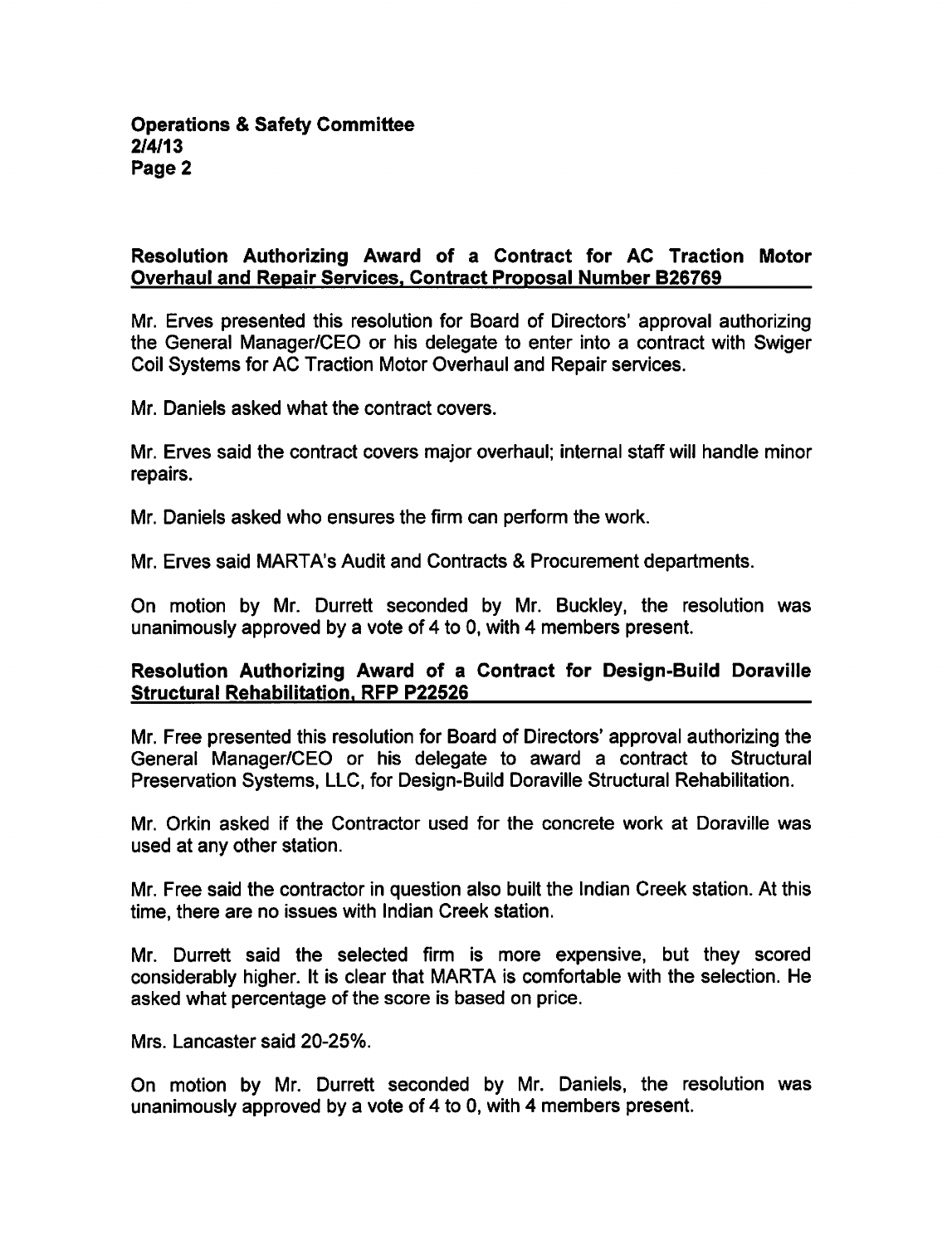# Resolution Authorizing Award of Contract for Safety, Health and Industrial Hygiene Consulting Services. A/E 24109

Ms. Jordan presented this resolution for Board of Directors' approval authorizing the General Manager/CEO or his delegate to award a contract to Bureau Veritas North America, Inc. (BVNA) for Safety, Health and Industrial Hygiene Consulting Services.

On motion by Mr. Durrett seconded by Mr. Buckley, the resolution was unanimously approved by a vote of 3 to 0, with 4 members present.

Mr. Daniels abstained.

# Briefing - Wayside Worker Safety

Mrs. Gregory briefed the Committee on Wayside Worker Safety.

National Wayside Worker Statistics (2008-2012), National Transit Database

- Incidents
	- $0.2008 3$
	- $0.2009 6$
	- $0.2010-3$
	- $02011-2$
	- $0.2012 0$
	- $\circ$  Total 14
- Injuries
	- $02008 1$
	- $02009 3$
	- $02010-2$
	- $0.2011 2$
	- $0.2012 0$
	- $\circ$  Total 8
- **Fatalities** 
	- $02008 2$
	- $0.2009 3$
	- $02010-3$
	- $0.2011 0$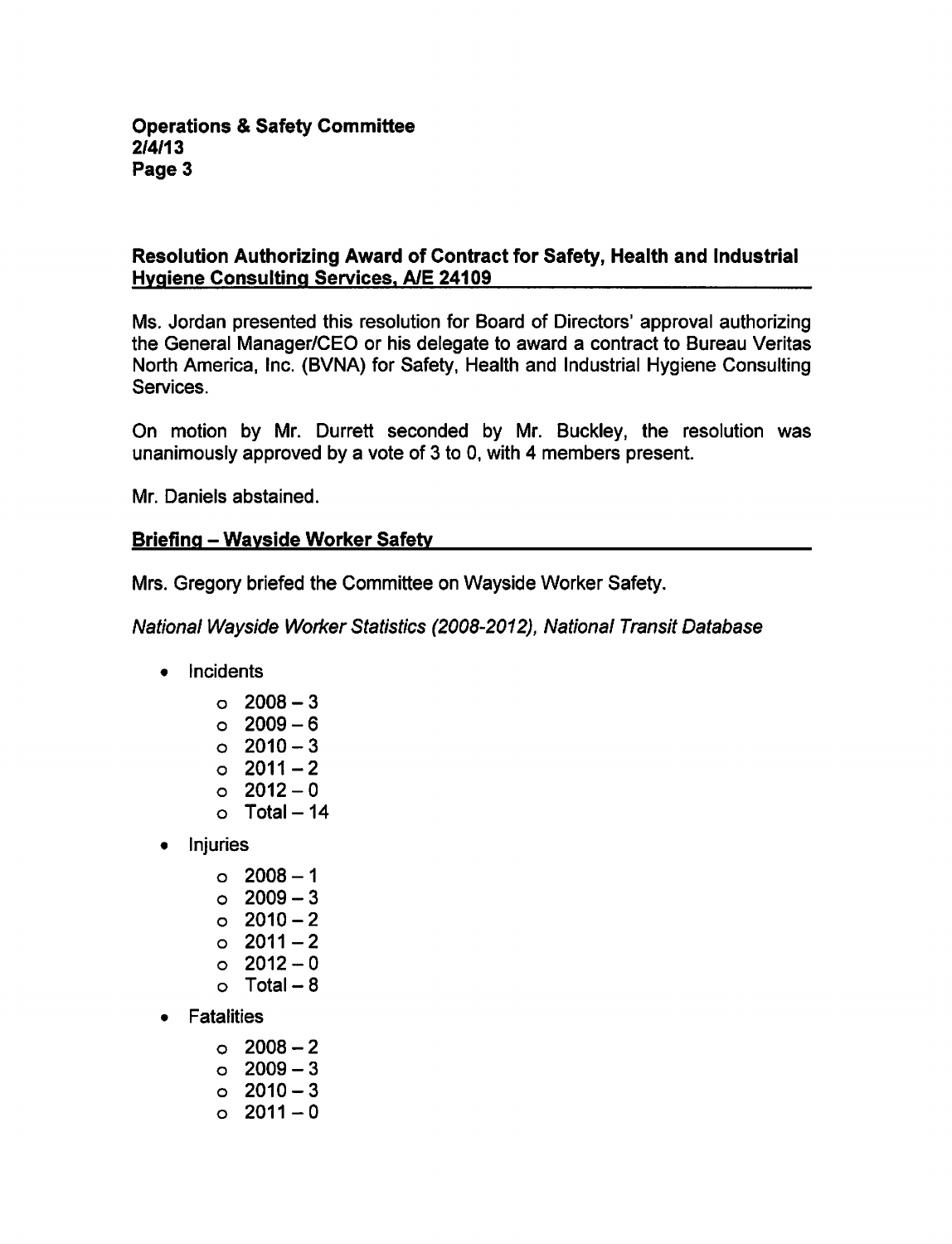- $0.2012 0$
- $O$  Total 8

# National Transportation Safety Board (NTSB) Recommendations

- The NTSB investigated two accidents (May 14, 2006 and November 30, 2006) in which the WMATA Metrorail trains struck and fatally injured employees who were working on wayside near main line track
- On January 30, 2008, the NTSB made four recommendations to WMATA, including
	- Promptly implement appropriate technology that will automatically alert wayside workers of approaching trains and will automatically alert train operators when approaching area with workers on or near the tracks

# Overview of MARTA's Wayside Worker Protection

- Key Aspects of Rail Safety Processes
	- o Standard Operating Procedures
	- Employee Certifications and Recurrent Training
	- Normal Work Processes

# MARTA/Bombardier TrackSafe Project

- FTA seeks to demonstrate its support of wayside worker safety
- Bombardier was awarded FTA grant opportunity FTA-2011 -010-TRI
- Transit Track Worker Safety Protection Demonstration Project
	- o Improve the safety of transit workers specifically right-of-way safety on or around the right-of-way
	- Uses Radio Frequency Identification (RFID) to track the location of track workers
	- MARTA jointly developed project processes with Bombardier's Pilot Project Team
- Following consultation with MARTA, the RFID tags were embedded in the  $\bullet$ current MARTA wayside pass
	- All staff are required to carry while wayside
	- $\circ$  Simple solution nothing extra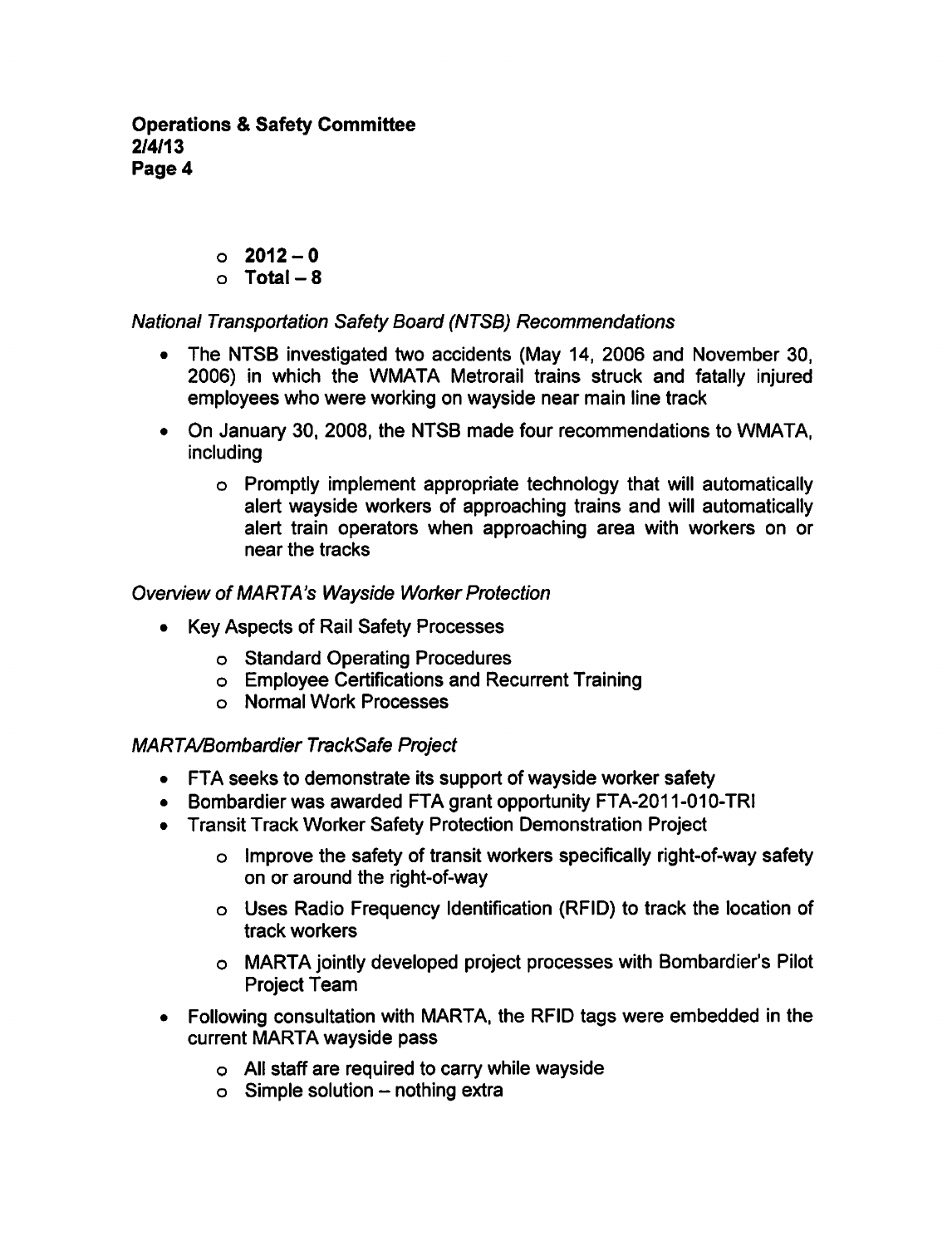## MARTA/ProTran1 ProTracker

- The patented ProTran "Portable ProTracker" is used to alert track work  $\bullet$ crews of an approaching train; it can alert work crews on existing or adjacent tracks
- The "Portable ProTracker" is lightweight, user-friendly and takes only seconds to set up
- The system is used as a secondary warning to add layering of safety to existing MARTA procedures
- The "Portable ProTracker" is used in combination with flaggers and  $\bullet$ advanced watchmen

Mr. Daniels asked how are workers notified of an oncoming railcar.

Mrs. Gregory said workers are notified visually and audibly through ambercolored light flashes and horns. The ProTran armband vibrates.

Mr. Daniels asked about the cost.

Mrs. Gregory said MARTA has not received solid quotes yet. The Authority expects to receive the best possible cost because it is serving as a beta site.

Mr. Daniels said MARTA needs to starts budgeting for CIP.

Mrs. Gregory said this project is in the CIP

# Briefing - Tunnel Ventilation System (TVS) Stabilization and Rehabilitation Program

Mr. Springstead briefed the Committee on MARTA's Tunnel Ventilation System (TVS) Stabilization and Rehabilitation Program.

### Purpose

- Allows for safe and orderly evacuation
- $\bullet$  Directs air flow (push or pull) in a tunnel
- Prevents or minimizes smoke accumulation from engulfing evacuating personnel
- $\bullet$  Scenario based  $-$  location and best evacuation path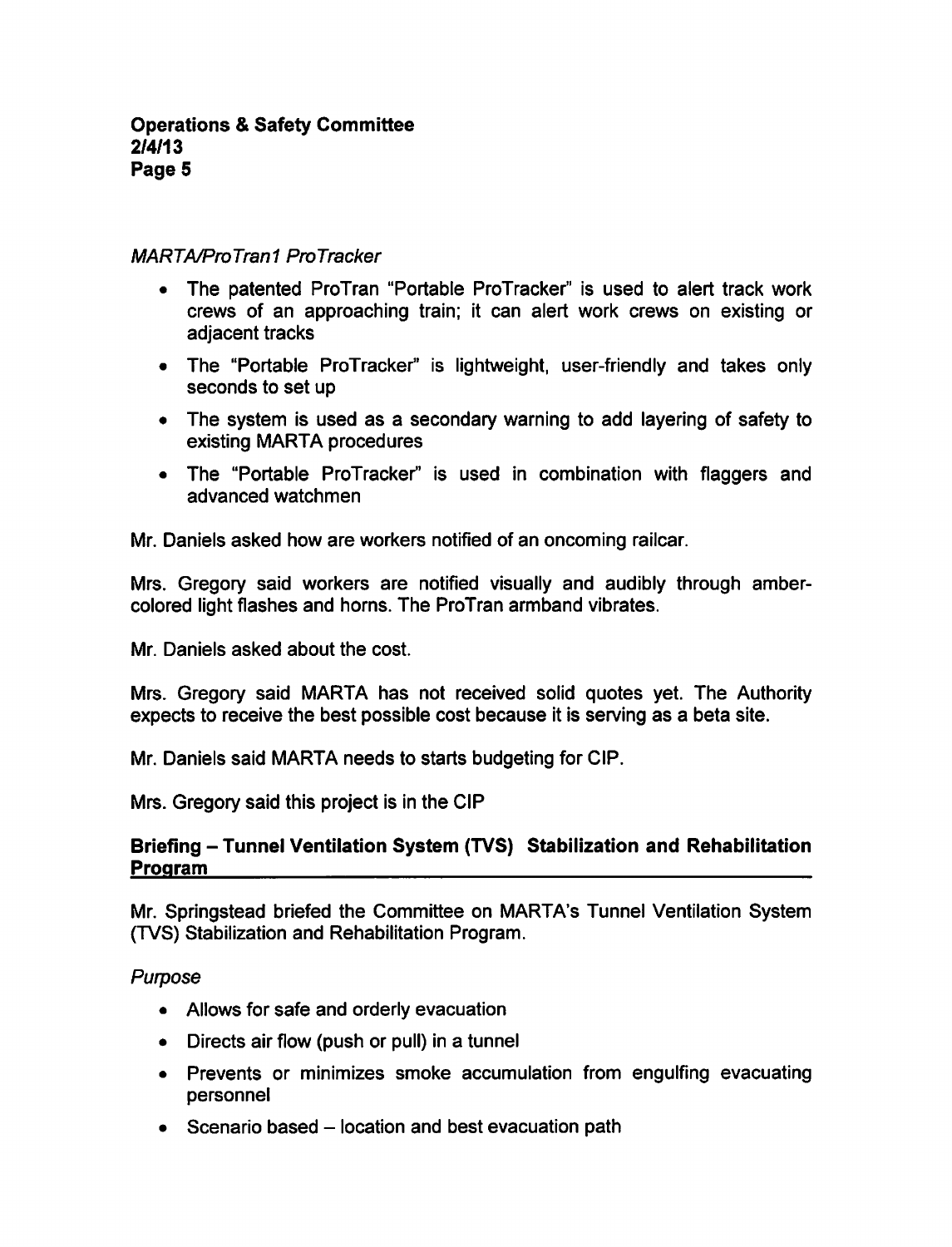## Major Components

- Motors, fans, dampers and vent shafts
- Low level combustibles tunnels and trains (fire hardened) are designed with low or no combustibles

# TVS Assets

- Majority of assets are over 25 years old
- Compliant based on "design criteria" at time of construction
	- $-$  9 Miles of Tunnel (Dual Track)
	- 11 Non-Contiguous Sections
	- 55 Emergency Fans
	- 26 Mid Tunnel Fans
	- 36 Under Platform Fans
	- 47 Motor Control Centers
	- 75 Fan Dampers
	- 60 Bypass Dampers

### Tunnel Ventilation Program Highlights

- RSCC Stabilization Team formed July 2009
	- Train Control and SCADA System Operational
- TVS Task Force formed December 2009  $\bullet$ 
	- Established monthly monitoring and reporting
	- Completed Initial Field Condition Assessment
		- Fans  $\blacksquare$
		- **•** Dampers
		- Plenums  $\blacksquare$
		- $\blacksquare$ Access Doors

### TVS Task Force Guiding Principles

- Ensure the system remains safe and operable
- Continue stabilization efforts while the large scale rehabilitation project is scoped and funded - similar to RSCC Stabilization and TCSU Project
- Accelerate condition assessment of assets to support RFP development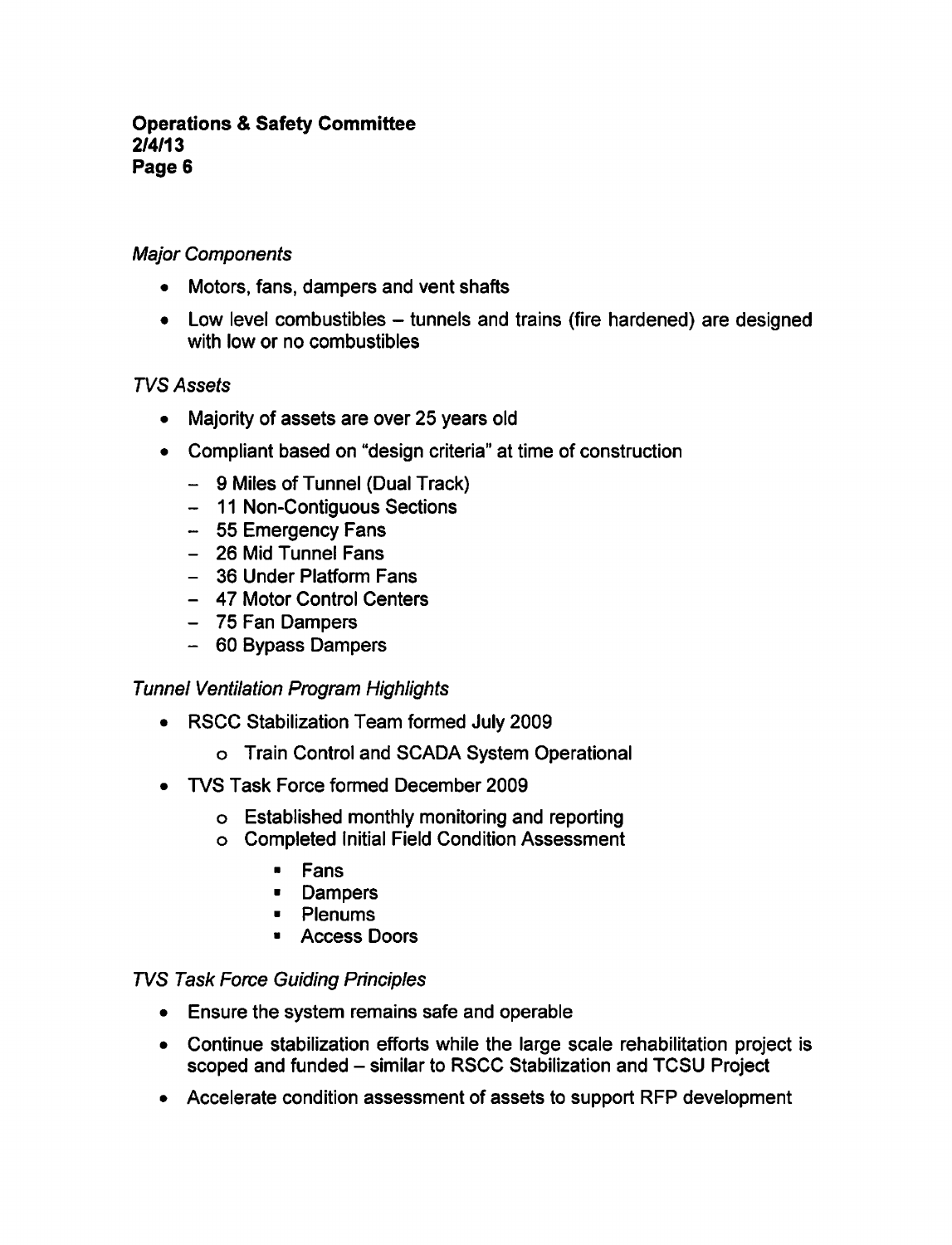- Engage Tunnel Ventilation Industry Expertise to support stabilization and rehabilitation effort; i.e., PB, MATC-AECOM
- Contact peer agencies (BART, NYCT, CTA and Toronto)  $-$  lessons learned
- Maintain bi-weekly, multi-discipline meetings (all stakeholders involved)
- Provide operability status reports to all major departments and Senior Management (Rail Operations, Safety, IT, etc.)
- Coordinate with other Capital Projects that may interface with the TVS

## TVS Rehabilitation Milestones

- Tunnel Ventilation System (TVS) Stabilization  $-$  Ongoing
	- Testing and Analysis (Fan Operation and Automated Scenarios)
	- Replacement/Refurbishment (Immediate Needs)
- Rehabilitation and Upgrade RFP Development Ongoing
- Request Permission to Solicit and Advertise RFP  $-$  Q4, FY13
- Award Contract  $-Q1$ , FY14
	- o Forecasted Program Cost \$120M \$145M
- Rehabilitate TVS System  $-$  FY14 FY18

Mr. Durrett said excellent presentation. He asked if MARTA's Asset Management Program is in a database.

Mr. Springstead said yes. MARTA is one of the first agencies to load electronically.

## Other Matters

No other matters came before the Committee.